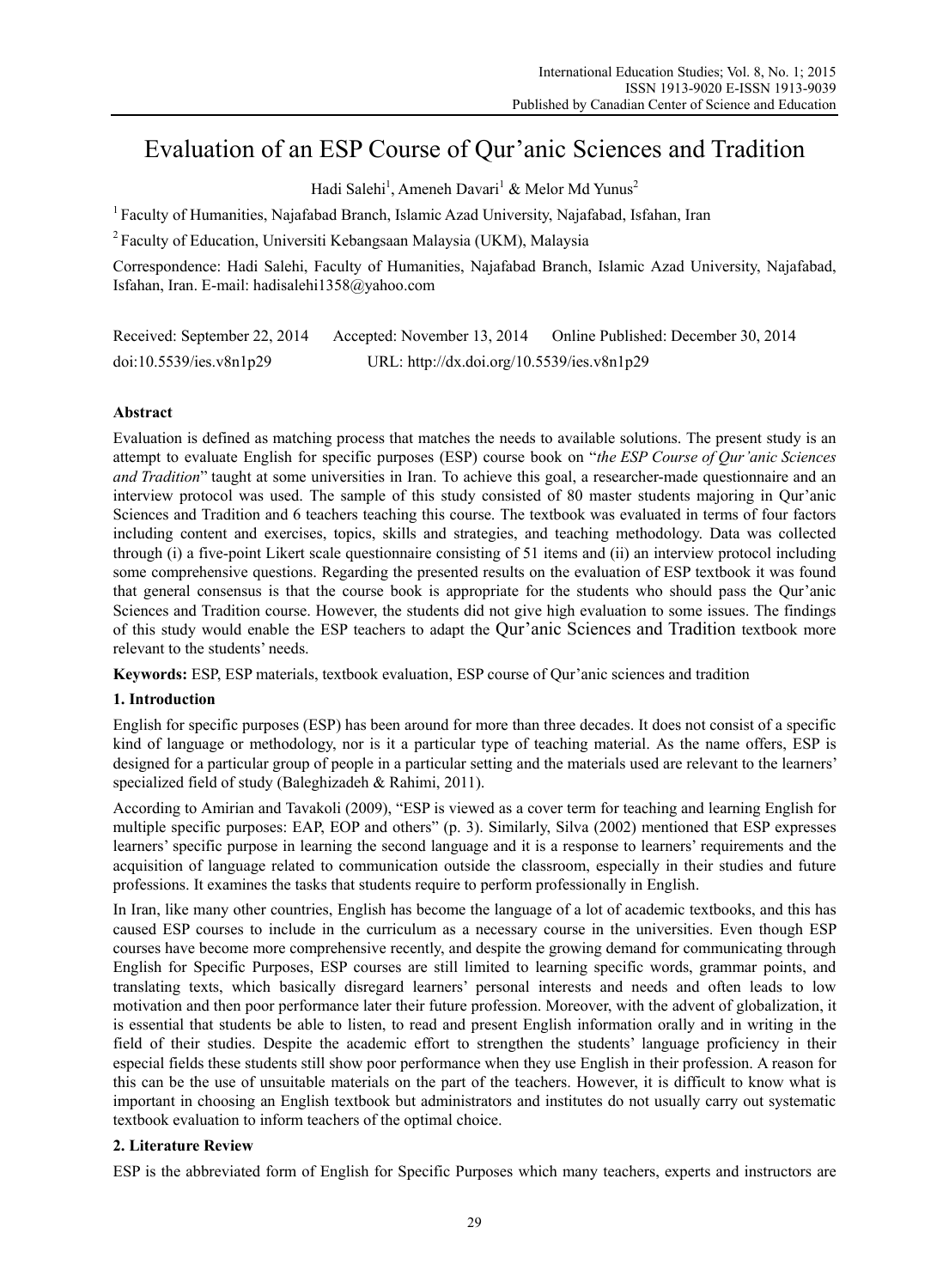using it nowadays. There are numerous definitions for ESP but the focus of all of them is on how teaching of ESP develops appropriate procedures to learners whose main aim is not only learning language but also learning English for a specific purpose. These aims may be educational or professional or something else and ESP claims to capable of preparing well its learners to achieve the required goals.

Traditionally it has been divided into two main classes of English for Academic Purposes (EAP) and English for Occupational Purposes (EOP) (Dudley-Evans & St John, 1998; Hutchinson & Waters, 1987; Munby, 1978; Robinson, 1991; Strevens, 1898, as cited in Chien et al., 2008). Later, many issues such as the dominance of English as the international language of science; technology, and business; and the increased power of English speaking counties lead to the expansion of the ESP movement and then it is turning into an essential and particular field (Dudley-Evans & St. John, 1998 as cited in Karimi, 2006).

There are numerous definitions for ESP. Gatehouse (2001) referred to Strevens' original definition of ESP and presented his own revised definition of ESP. He considered absolute and variable characteristics for ESP. The absolute characteristics are: defining ESP to meet specific needs of the learners, making use of underlying methodology and activities of the discipline it serves and focusing on the language appropriate to these activities in terms of grammar, lexis, register, study skills, discourse and genre. Variable characteristics involve: ESP may be related to or designed for specific disciplines; it may use, in specific teaching context, a different methodology from that of General English; and it is likely to be designed for adult learners, either at a tertiary level institution or in a professional work situation. It could, however, be for learners at secondary school level; ESP is generally designed for intermediate or advanced students; most ESP courses assume some basic knowledge of the language systems (as cited in Karimi, 2006).

According to Zhang (2007), course book is a resource for achieving aims that have been set in terms of learners' needs. Jahangard (2007) argued that textbooks are an effective resource for self-directed learning, presentation material, activities, and a reference for students. The process of curriculum development is a dynamic process that many elements such as needs analysis, goals placement, implementation, and program evaluation are interrelated and involved in (Richards, 2011).

Although materials and textbooks serve as one of the main instruments for shaping knowledge, attitudes, and principles of the students (Nooreen & Arshad, 2010), there are numerous proposals for the evaluation of teaching materials, but these proposals are much less common in the field of ESP. Accordingly it is worth to mention that, as noted by Ansari and Babayi (2002), teachers or instructors have been responsible for evaluating textbooks, so the evaluation of teaching materials is an influential and prominent part of a teacher's work.

The purpose of all evaluation research projects is to prescribe changes and improve the situation. Various methods are used to assess the quality of textbooks. Cunningsworth (1984) considers three different types of evaluation: pre-use evaluation, in-use evaluation, and post-use evaluation (as cited in Čepon, 2008). According to Mukundan (2004 as cited in Nasiri, 2011) and Ellis (1997 as cited in Tok, 2010) there are two types of evaluation: predictive evaluation and retrospective evaluation. As mentioned by Dudley-Evans and St John (1998), Baleghizadeh and Rahimi (2011) divide evaluation into formative and summative types. McDonough and Shaw (2003) regard three classes of evaluations: external, internal, overall.

Hutchinson and Waters (1987, as cited in Hatam, 2012) propose two prominent ESP levels of evaluation: learner assessment and course evaluation. Based on their view these two types of evaluation are not always distinct. In other words, evaluation of learners reflects not only the learners' performance but also to some extent the effectiveness of the course. In ESP, there are three basic types of learner assessment namely placement tests, achievement tests and proficiency tests. Moreover, according to Hutchinson and Waters (1987, as cited in Hatam, 2012), there are four main aspects of ESP course evaluation to be considered: a) what should be evaluated? b) how can ESP courses be evaluated? c) who should be involved in the evaluation? d) when (and how often) should evaluation take place?

Thein (2006) conducted a study to evaluate the suitability and effectiveness of the textbooks used for teaching English to religious students at Myanmar Institute of Technology. Questionnaires, interviews, and classroom observations were used to collect data both from teachers and learners. The study was aimed at investigating the extent to which teachers and learners' expectations match the objectives of the program in developing students' communicative skills and critical thinking. The findings revealed that textbooks used in the program were not suitable for several reasons. For example, the textbooks did not contribute to achieve the needs of both teachers and learners, they were not effective to promote students' critical thinking, and they were not effective in improving the students' communicative skills for everyday life situations.

Since, as Mazdayasna and Tahririan (2008) maintain, the ESP courses in Iran, as in many countries, "have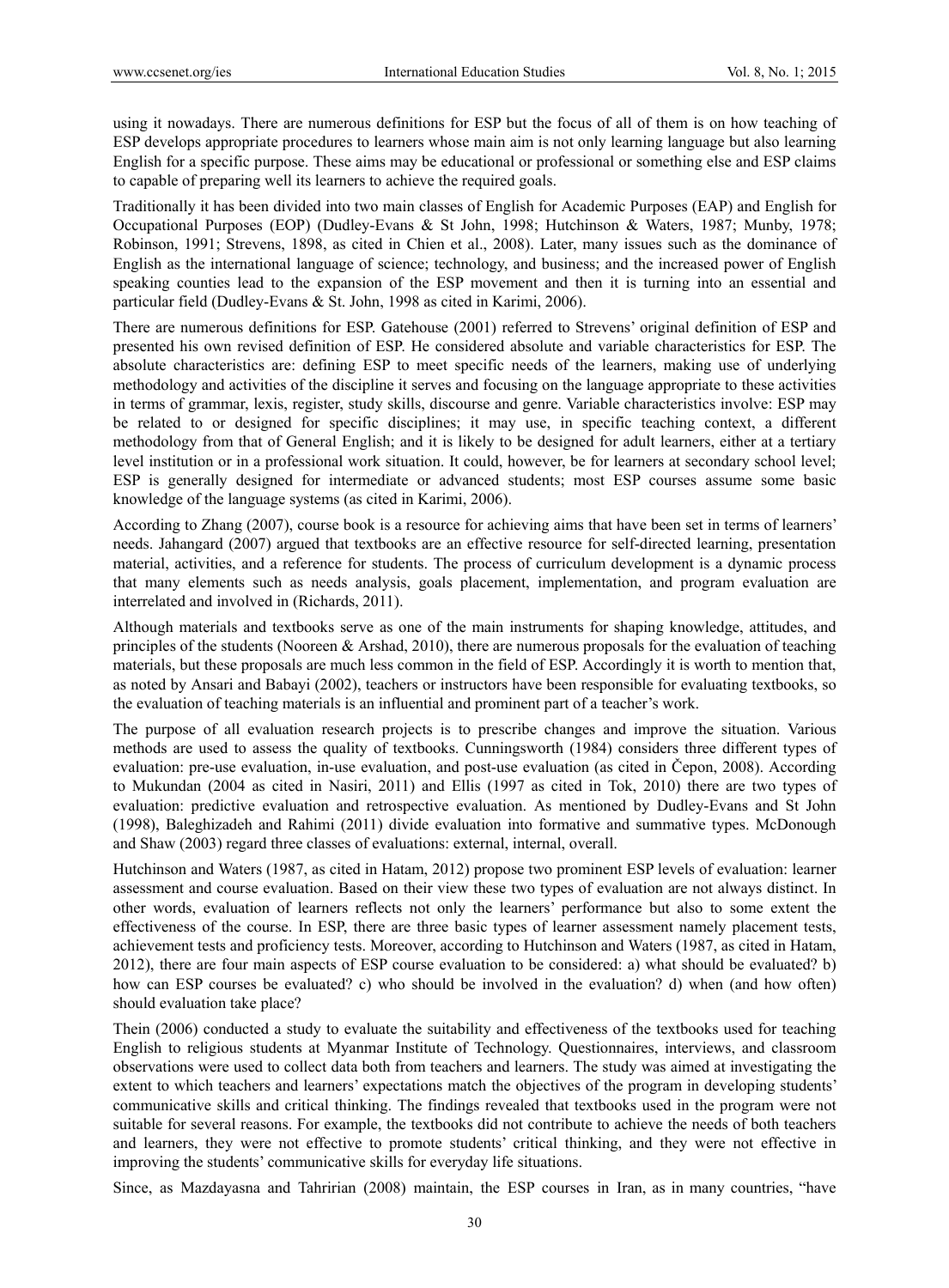marginal status at the tertiary level"; therefore, most of the students have low level of proficiency in general English (p. 278). Since the early 1960's, ESP has been a developing branch of English as a foreign language (EFL) instruction in Iran. As in Kiany (2005) mentioned, the First National ESP/EAP Conference in Iran was held in 2005, and 46 papers and 11 sample lessons were presented at the conference.

Maleki and Kazemi (2012) evaluated and compared Medical Terminology and English for the Students of Medicine on the basis of a teacher's and a number of students' attitudes. By applying survey questionnaires, they (i) investigated the extent to which each textbook addresses the teacher's and students' expectations and (ii) found the textbooks' strengths and weaknesses and made suggestions for their improvement.

Karimi and Sadeghi (2013) evaluated the 'Agricultural Extension and Rural Development ESP Textbook' with analyzing particular needs of a special group of learners considered as an introductory part for evaluating an ESP textbook. They made use of Hutchinson and Waters' framework. Then, they discussed the adaptability of the content of these textbooks in agricultural extension and rural development regarding the learners' needs.

Najafi-Sarem, Hamidi, and Mahmoudiyeh (2013) conducted a study to evaluate the specialized book of English for International Tourism based on the checklist developed by Daoud and Celce-Murcia (1979). The characteristics of the book were mainly analyzed in two general dimensions concerning the physical appearance and its content in such aspects as grammar, vocabulary, exercises, and illustrations. The obtained results showed that the current book can be used as an acceptable textbook to teach to students who are interested in studying tourism.

The present study concerns evaluation of mentioned textbook in terms of content and exercises, topics, skills and strategies, and teaching methodology of Qur'anic Sciences and Tradition MA students in Qur'anic sciences universities, and attempts to shed light on the strengths and weaknesses of their ESP textbook. Therefore, it seeks to answer the following research questions:

1) What are learners' attitudes towards teaching methodology in the class?

2) Does the ESP textbook of Qur'anic Sciences and Tradition major cover the necessary language skills and strategies?

3) Is ESP textbook of Qur'anic Sciences and Tradition major appropriate according to the topics?

4) Are the language content and exercises of the ESP textbook of Qur'anic Sciences and Tradition major appropriate?

## **3. Methodology**

#### *3.1 Participants*

A group of 80 MA Qur'anic Sciences and Tradition students, both male and female, doing an ESP course formed the whole population of this study. The students' age range was 17-40 years. They study at the University of Isfahan, Faculty of Humanities, Qur'anic Sciences and Tradition Department, and the University of Quranic Sciences and Tradition (Hadith), Isfahan, and the University of Qur'anic Sciences and Tradition in Dowlatabad, Isfahan. All the students passed their general English in previous semesters but they had not taken other ESP courses.

#### *3.2 Instruments*

#### 3.2.1 Questionnaire

A questionnaire was used to elicit the students' perceptions regarding their ESP textbooks. The questionnaire comes in five parts: 1) demographic information, content and exercises, topics, language skills and strategies, and teaching methodology. All of the items in these sections were designed on a five-point Likert scale of frequency, where  $1 =$  strongly agree,  $2 =$  agree,  $3 =$  undecided,  $4 =$  disagree, and  $5 =$  strongly disagree. To make the items easy to understand, the researchers translated the questionnaire into Persian and it was back translated into English. The questionnaire was mainly developed by the researcher although for some parts, checklists including checklists of Litz (2005), Garinger (2001), Littlejohn (1998), Ur (1996), Cunningsworth (1995), Eskey and Grabe (1988), and Sheldon (1988) were examined and browsed. Common features of these checklists were selected. Two university professors checked its content and face validity. The questionnaire was piloted on 15 ESP students. The Cronbach's Alpha coefficient was 0.92.

#### 3.2.2 Interview

To achieve more reliable and valid findings, an interview was run. It was mostly adopted from Litz (2005) and the present researchers made some changes. It was translated using back translation method from English to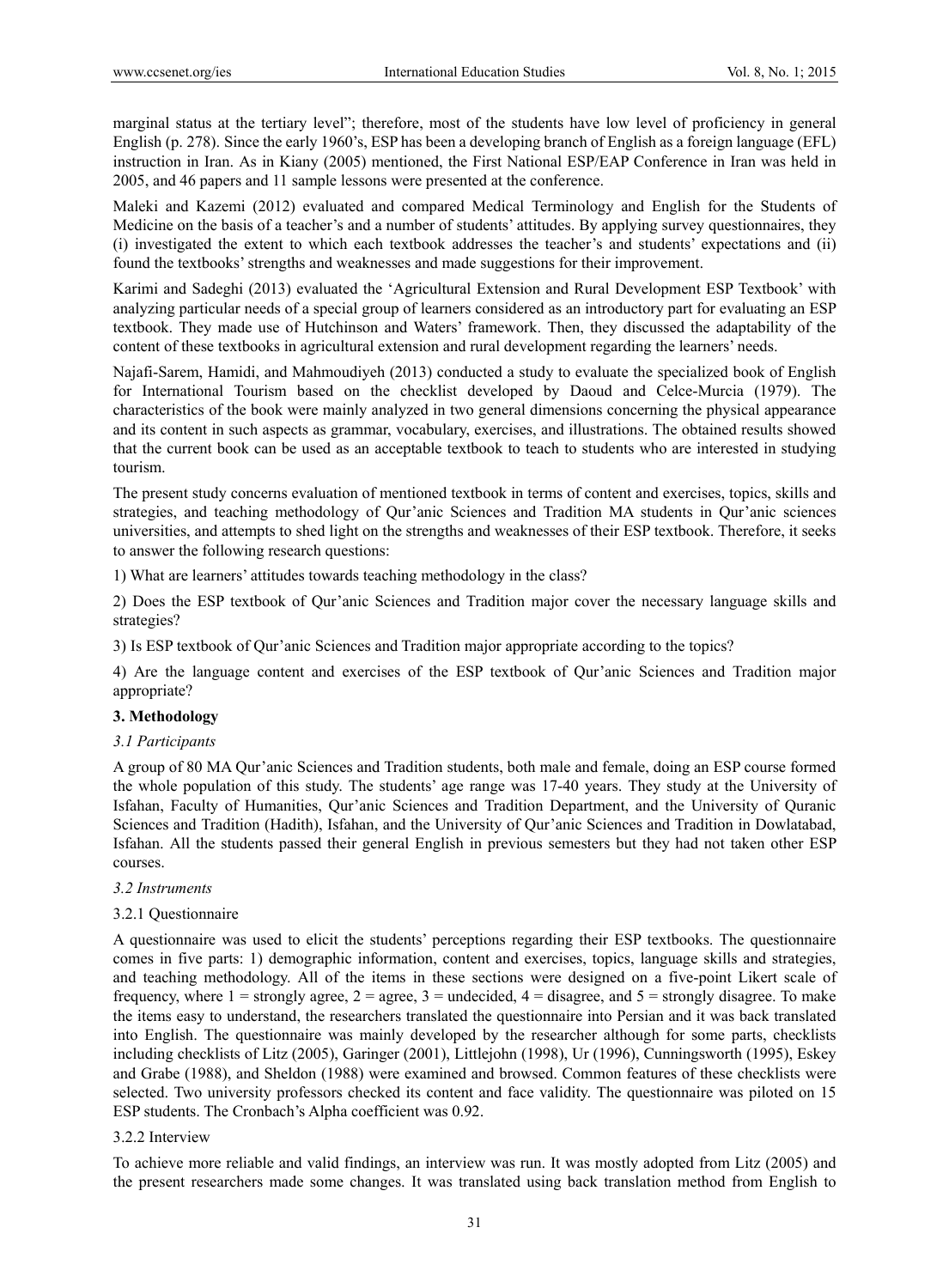Persian back to English. Two university professors checked its content and face validity and then it was piloted on 2 students.

### *3.3 Materials*

The book to be evaluated was "English for the students of Qur'anic Sciences and Tradition, written by Mohsen Jan Nezhad and Jalal-e-Din Jalali, which is a specialized textbook for MA Qur'anic Sciences and Tradition students to be used at the universities in Iran. The book consists of eighteen units. Each unit includes reading passages and different exercises such as language practice, comprehension exercises, true and false, multiple choice, comprehension questions and cloze tests in order. Most parts of the textbook emphasize reading skill. No listening exercises have been provided; also this book has not been equipped with charts, figures, tables and color pictures.

## *3.4 Procedure*

The study adopted both quantitative and qualitative designs to evaluate the ESP textbook designed for the students of Qur'anic Sciences and Tradition. At first, the researcher talked with the participants about the study for a few minutes and made them aware of the processes they were supposed to go through. They were informed that it was not necessary to write their names and their answers won't affect their course grade. Then, the questionnaires were distributed among the participants and the required data were collected. Next, in the qualitative part, the book was evaluated through an interview. The students were asked to give their views about content and exercises, topics, language skills and strategies, and teaching methodology.

#### **4. Results and Discussion**

The first question, "*What are learners' attitudes towards teaching methodology in the class?*" was answered through nine items in the students' questionnaire and three questions in the interview protocol. Almost 50% of the participants had positive attitude toward teaching methodology of the textbook and selected 'agree', while only 3% of the participants did not agree. More than 40% of the respondents selected 'undecided' and 'strongly disagree' was not selected by the participants. As the findings revealed, the majority of the participants had a positive attitude towards teaching methodology. They felt that the teachers were helpful and understanding. Teachers themselves regarded teaching methodology as very effective and satisfactory. Of course, the results obtained from the interviews with the students showed that they had some expectations and suggestions. Some of the students felt that teaching methods required to be changed, so that the students can follow the course even better. They stated that teachers should be more creative and make lessons interesting for learners. Using videos and movies related to the topics was suggested to achieve this goal. They added that group work or pair work promote student interaction. During the interview, some students suggested that learning and teaching process should be more learner-centered and according to Larsen-Freeman (2000, p. 53), "the teachers should help learners take responsibility for their own learning". Fostering individual learning is important and should not be neglected. Ur (1996, as cited in Danaye-Tous & Haghighi, 2014) has also identified encouraging learners to develop their own learning strategies to become independent learners in his checklist. Students also expressed their hope that teachers would create a situation for students so that will participate in class discussions and will enjoy learning the course. Some even added that they like teacher let the students present the lesson.

|                                |   |      |                                |      |      | Percentiles |               |       |  |
|--------------------------------|---|------|--------------------------------|------|------|-------------|---------------|-------|--|
|                                | N | Mean | Std. Deviation Minimum Maximum |      |      | 25th        | 50th (Median) | 75th  |  |
| Teaching Methodology 77 2.3377 |   |      | 0.71838                        | 00.1 | 4.00 | 2.000       | 2.000         | 3.000 |  |

Table 1. Descriptive statistics of participants' perceptions of teaching methodology

The second question "*Does the ESP textbook of Qur'anic Sciences and Tradition major cover the necessary language skills and strategies?*" was answered by 14 items in the questionnaires and one question in the interview protocol. As the results showed, about 36% of the participants believed that the textbook covers the necessary language skills and strategies and less than 15% of them believed that the textbook fairly covers the necessary language skills and strategies. In terms of four language skills coverage, the results of the students' questionnaire revealed that students had positive attitudes. The findings of interviews showed that students found that all four language skills were not adequately covered in the textbook. Cunningsworth (1995, as cited in Danaye-Tous & Haghighi, 2014) asserted that all four language skills should be dealt with in the course book.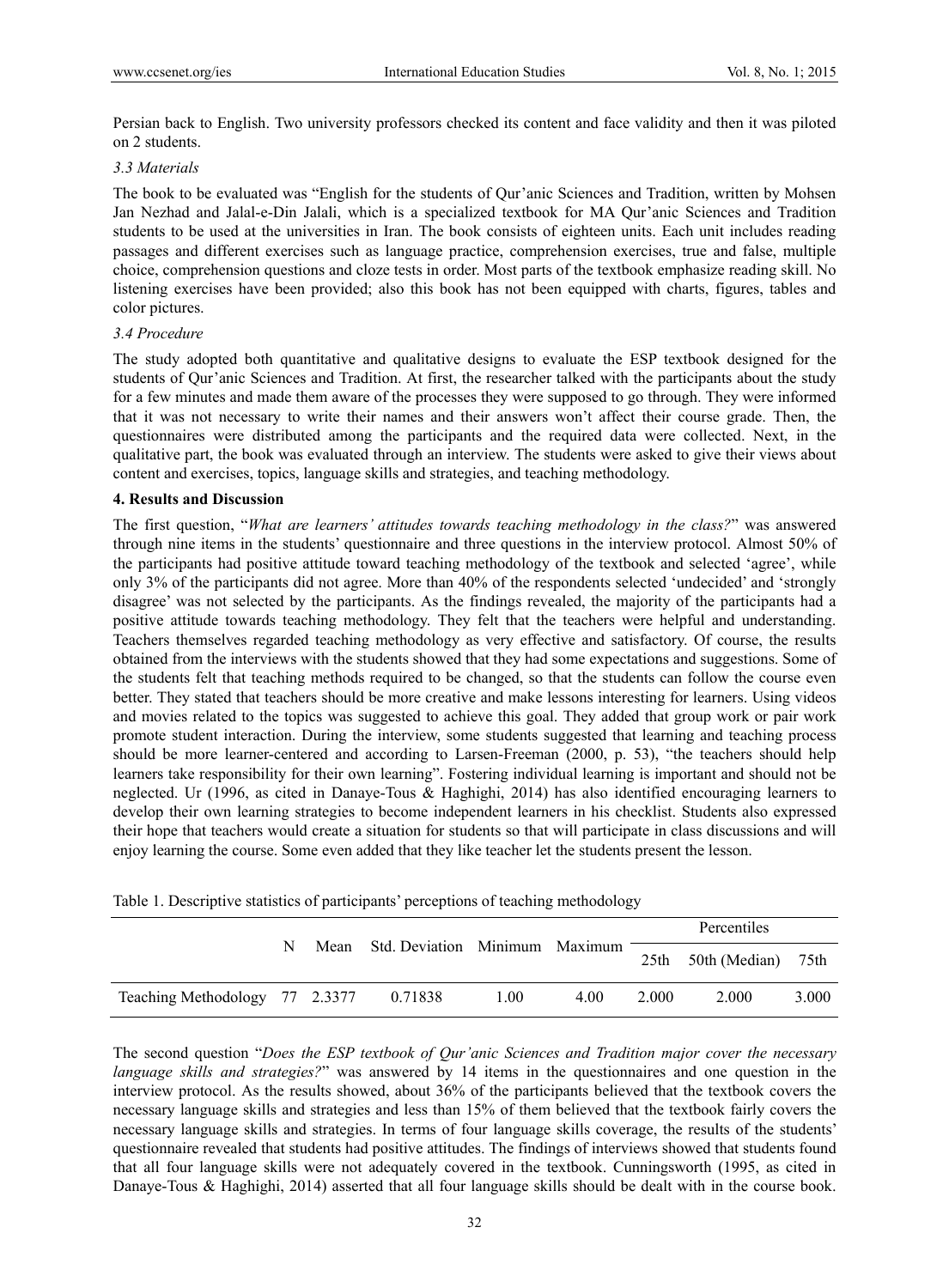Regarding the reading skill, which is basic part of all ESP courses in Iran (cited in Rajabi & Azarpour, 2011), the results showed the students' satisfaction with reading passages and associated activities. This skill was practiced mostly through translating English passages into Farsi, and then elaborating Farsi explanations of technical words in the passage by the teacher. In terms of speaking ability, the results showed that the textbook insufficiently focused on this skill. Developing speaking skill is essential for students majoring in Qur'anic Sciences and Tradition, because they were expected to use English in propagating religion and taking part in religious meetings. Moreover, the materials for spoken English should equip learners for real-life interaction like participating in seminars and listening to lectures as students seek to.

Listening skill was missing in the course book. Using authentic listening task which is relevant to the Qur'anic Sciences and Tradition students' needs enhances their achievements in the real world. Students also felt that they have difficulties in writing; thus, more practice is needed for improving the skill. Moreover, the associated activities were insufficient. This ability is required in some contexts or situations like writing short essays. According McDonough and Shaw (2003), materials should enable the learners to see how the four skills (listening, speaking, reading, and writing) can be used effectively in appropriate contexts. They also stated that when materials for integrated skills are likely to involve learners in authentic and realistic tasks, their level of motivation will be increased. Therefore, they perceive a clear rationale behind what they are being asked to do. They stated that a suitable textbook should cover necessary grammatical structures and should have adequate quantity and range of vocabulary. But according to students' viewpoints, the vocabulary load is too much and the textbook contains basic grammatical patterns. Interviewing with teachers also showed the same results. They believed that students were willing to learn English and improve their language skills but there were some problems on the students' path. As teachers stated, students neither understand written or spoken English nor were able to speak or write very well. They added that students use memorization to learn and thus the English knowledge is very superficial and confined to limited vocabularies Teachers complained that students rely heavily on the grammar-translation method. They mostly ask teacher to explain grammar in Persian, as that would make it easier for them to understand the explanation. Additionally, students have too many subjects to learn and learning English is too bookish. They mentioned that students have problem with pronunciation and listening skills as a result of lack of input. They believed that the time of the course is too short to cover adequately all language skills and strategies. These results are in consistent with those of Danaye-Tous and Haghighi (2014). The findings of the research also revealed that ESP students have found that the course book is inappropriate in terms of covering all four skills.

|                                |  |                                     |      |      |       | Percentiles        |        |  |
|--------------------------------|--|-------------------------------------|------|------|-------|--------------------|--------|--|
|                                |  | Mean Std. Deviation Minimum Maximum |      |      |       | 25th 50th (Median) | – 75th |  |
| Skill and Strategies 77 2.7273 |  | 0.80519                             | 1.00 | 5.00 | 2.000 | 3.000              | 3.000  |  |

Table 2. Descriptive statistics of participants' perceptions of skill and strategies

The answer to the third question "*Is ESP textbook of Qur'anic Sciences and Tradition major appropriate according to the topics?*" was answered by eight items in the questionnaire and one question in the interview protocol. As the results showed, about 53% of the participants agree that the ESP textbook is appropriate according to the topics and less than 3% of the participants disagree that the ESP textbook is appropriate according to the topics. In terms of the topics, the results of the students' questionnaire revealed that students had positive attitudes. According to Wilson and Yang (2007), the materials should be so challenging and interesting for students that call their attention and motivate them to learn through their interaction. As McDonough and Shaw (2003) suggested, materials of a textbook should aim at a specific group and some topics should be more suitable for some particular audience. As the results showed, the textbook covered varieties of topics in relation to the field in order to enhance learning process and to meet the needs of the Qur'anic Sciences and Tradition students. It is assumed that including various topics are appealed to maintain the students' interest and motivation. As Cunningsworth (1995, cited in Danaye-Tous & Haghighi, 2014) asserted, interesting topics motivate learners. These results contradicted with those of Jebahi (2009). The results of the study revealed that the students found the topics and tasks uninteresting, boring, and lacking any sort of creativity. As a matter of fact, some topics in course book were not easy to be followed by the students. Some of them complained that some topics were too philosophic thus not comprehensible for students and even teachers. Students also thought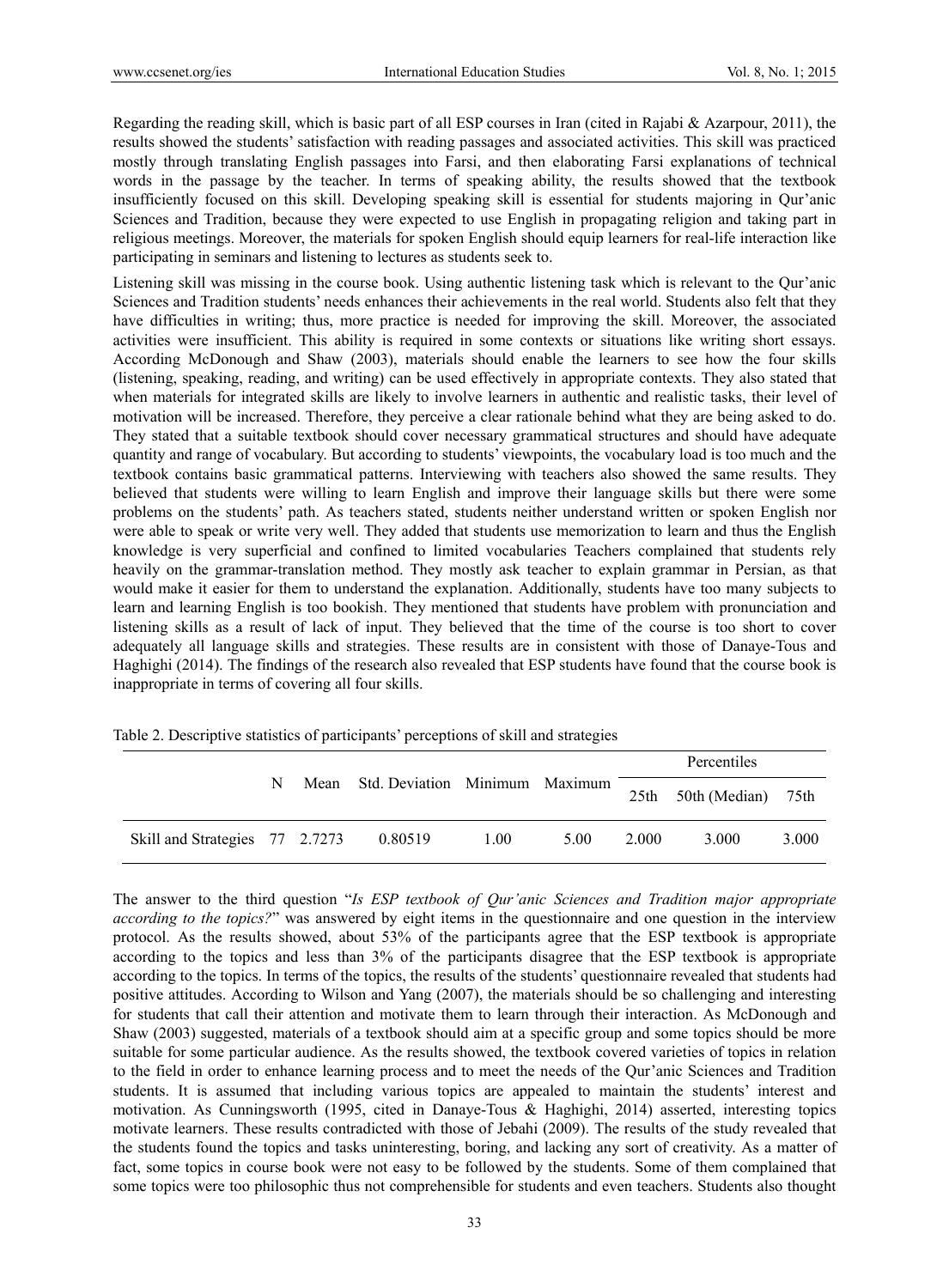that the topics of the course book are adequate in enabling a student to use them in his field of study. But the problem is that all the topics were not covered in one course.

Similarly, teachers believed that the course book includes relevant topics. There is sufficient variety in the topics of the textbook. Moreover, the ordering of materials by topics has been arranged in a logical fashion. They also added that the topics in course book are relevant to the students' needs. The topics help expand students' awareness and enrich their experience. In his study, Hasmawati (2003) also showed that the participants were satisfied with the topics covered in the class and they were mostly sufficient for the learners to enter the workforce.

|  | Mean             | Std. Deviation Minimum Maximum |      |      | Percentiles |                         |       |  |
|--|------------------|--------------------------------|------|------|-------------|-------------------------|-------|--|
|  |                  |                                |      |      |             | 25th 50th (Median) 75th |       |  |
|  | Topics 76 2.2763 | 0.87329                        | 1.00 | 5.00 | 2.000       | 2.000                   | 3.000 |  |

Table 3. Descriptive statistics of participants' perceptions of topics

The fourth question "*Are the language content and exercises of the ESP textbook of Qur'anic Sciences and Tradition major appropriate?*" was answered by 19 items in the questionnaire and one question in the interview protocol. As the results indicated, about 40% of the participants agree that the language content and exercises of the ESP textbook are appropriate, while less than 18% of the participants disagree that the language content and exercises of the ESP textbook are appropriate. Most of the students agreed that the language content and exercises of the textbook are suitable for them. In terms of language content and exercises, Harding (2007) has claimed that ESP instructors should use texts, contexts, and situations from the students' subject area. Whether they are simulated or real, they will involve naturally the language that the students need. He also suggested that teachers should exploit authentic materials that students use in their vocation or specialism– and should not be repulsed by this opinion that it may not seem normal English. Furthermore, he added that the authentic tasks should be made by ESP teachers and they should get students do things with the material that they actually need to do in their occupation. What a student has been learned can be reinforced via exercises and activities. It is difficult to imagine a book with no exercises or activities, which should encourage learners to think about what the texts really mean and use their cognitive abilities to solve the given problems. The current book includes exercises such as language practice and comprehension exercises. The main reading passage is followed by true and false, multiple choice, comprehension questions, and cloze tests in order to build and expand students' knowledge of vocabulary and improving their reading skill. Of course, these tasks stimulate critical analysis and evaluation of what they have read. It also includes a part to answer some questions orally to improve students' speaking ability and a part to give Persian and English synonyms for words. Furthermore, the course book includes a section to work on some grammar points, and a part to practice translation activities including a text for translating into Persian and finding Persian equivalents of terms. Most parts of the book emphasize the reading skill. Unfortunately, no listening exercises have been provided. Similarly, this book has not been equipped with charts, figures, tables and color pictures, if include, may draw the learners' attention more to the most salient ideas in the text and the book became more interesting for them. The textbook materials should include discussion questions, prediction activities, skimming and scanning exercises. It is important to adapt activities that encourage collaborative learning. Textbooks should provide the learners with activities which ask them to complete tables, flowcharts, and diagrams. These activities arouse the interest of learners. The content of the books should be related to the previous learning experience and background knowledge of the learners. This is what scholars call meaningful learning. In fact, learning experience and background knowledge of the learners was overlooked by material developers. Besides, a suitable textbook should include pronunciation practice as well as issues of style and appropriateness in correct use of English which is missing in this book. The participants' perceptions were that the materials used in the course book are relevant and selected carefully. Accordingly, they found the materials used in the course book helpful to understand the content.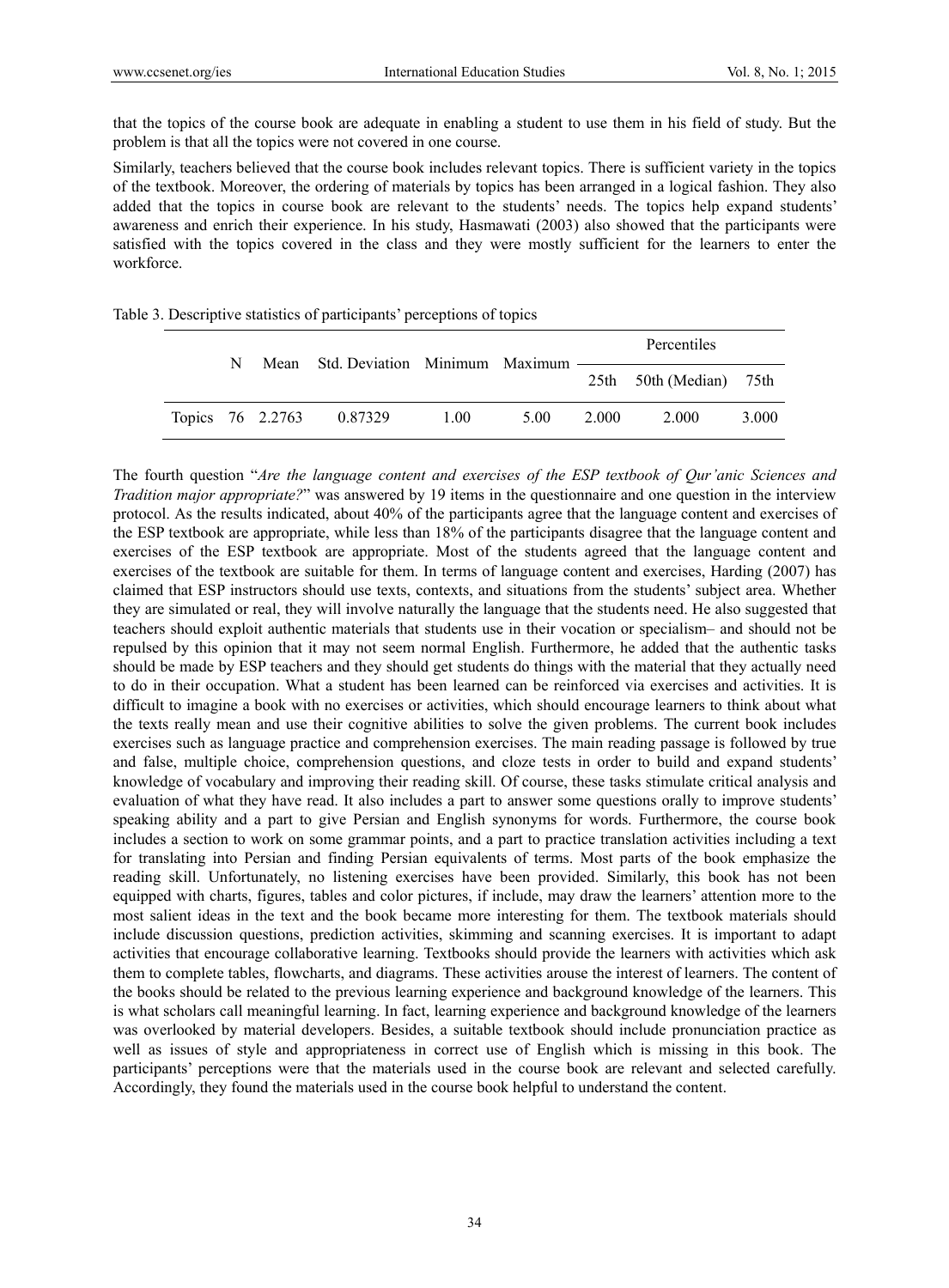|                                 | N | Mean | Std. Deviation Minimum Maximum |      |      | Percentiles |               |       |
|---------------------------------|---|------|--------------------------------|------|------|-------------|---------------|-------|
|                                 |   |      |                                |      |      | 25th        | 50th (Median) | 75th  |
| Content and Exercises 77 2.7792 |   |      | 0.83703                        | 1.00 | 5.00 | 2.000       | 3.000         | 3.000 |

#### Table 4. Descriptive statistics participants' perceptions about content and exercises

#### **5. Conclusion**

Evaluation of the ESP textbook of Qur'anic Sciences and Tradition taught at some Universities of Iran gave clear insights of its learners' attitudes towards skills and strategies, topics, content and exercises, and teaching methodology.

Regarding teaching methodology, as the findings of the study show, the learners preferred changing in teaching methods to be more learner-centered and encouraging students to become independent learners has been neglected. It seems background knowledge and English level of the learners have been overlooked. These supplementary materials can help students improve their English and learn the textbook contents even better. In terms of language skills, the findings indicated that the textbook insufficiently focused on speaking ability. On the contrary, the results showed the students' satisfaction with the reading skill, reading passages and associated activities. Unfortunately, listening skill has no room in the course book. More practice is needed for improving the writing skill. Moreover, the associated activities were insufficient. The vocabulary load is too much from the students' viewpoints, but the textbook contains basic grammatical patterns. Topics are not different from what Qur'anic Sciences and Tradition students expected. The textbook covers varieties of topics in relation to the field in order to enhance learning process and to meet the needs of the Qur'anic Sciences and Tradition students. The current book includes exercises such as language practice, comprehension exercises, true and false, multiple choice, comprehension questions and cloze tests in order to build and expand students' knowledge of vocabulary and improve their reading skill. Of course, these tasks stimulate critical analysis and evaluation of what they have read. In addition, it includes a part to answer some questions orally to improve students' speaking ability. No listening exercises have been provided. Similarly, this book has not been equipped with charts, figures, tables and colorful pictures. The textbook materials should include discussion questions, prediction activities, skimming and scanning exercises. It is important to adapt activities that encourage collaborative learning. Textbooks should provide the learners with activities which ask them to complete tables, flowcharts, and diagrams. These activities arouse the learners' interest. This is what scholars call meaningful learning. Besides, a suitable textbook should include pronunciation practice as well as issues of style and appropriateness in correct use of English which is missing in this book.

It can be concluded that the course book is appropriate for the students of the Qur'anic Sciences and Tradition in general sense. However, students did not give high score to some issues. Of course, in Cunningsworth's (1984) words, there is no perfect textbook which meets all the requirements of teachers and students.

#### **References**

- Amirian, Z., & Tavakoli, M. (2009). *Reassessing the ESP Courses Offered to Engineering Students in Iran (A Case Study)*. Retrieved from http://webcache.googleusercontent.com/search?q=cache:T9L\_OMdcz7sJ:www. espworld.info/Articles\_23/manuscript.%2520ESP%2520World.pdf+Reassessing+the+ESP+Courses+Offere d+to+Engineering&hl=en
- Ansary, H., & Babaei, E. (2002). Universal Characteristics of EFL⁄ESL Textbooks: A step Towards Systematic Textbook Evaluation. *TESL Journal*, *8*(2).
- Baleghizadeh, S., & Rahimi, A. H. (2011). Evaluation of an ESP textbook for the students of sociology. *Journal of Language Teaching and Research*, *2*(5), 1009-1014. http://dx.doi.org/10.4304/jltr.2.5.1009-1014
- Čepon, S. (2008). Učbenikizaposlovnoangleščino–načiniiskanjanajboljšega. In J. Skela (Ed.), *Učenje in poučevanjetujihjezikovnaSlovenskem: Pregledsodobneteorije in prakse* (pp. 106-121). Ljubljana: Tangram.
- Cunningsworth, A. (1995). *Choosing your Coursebook*. Uk: Heinemann English Language Teaching.
- Cunningworth, A. (1984). *Evaluating and Selecting EFL Teaching Materials*. London: Heinemann.
- Danaye-Tous, M., & Haghighi, S. (2014). Evaluation of ESP textbooks: Evidence from ESP textbook of computer engineering major, University of Guilan, Iran. *International Journal of Research Studies in Language Learning*, *3*(2), 55-68. http://dx.doi.org/10.5861/ijrsll.2013.469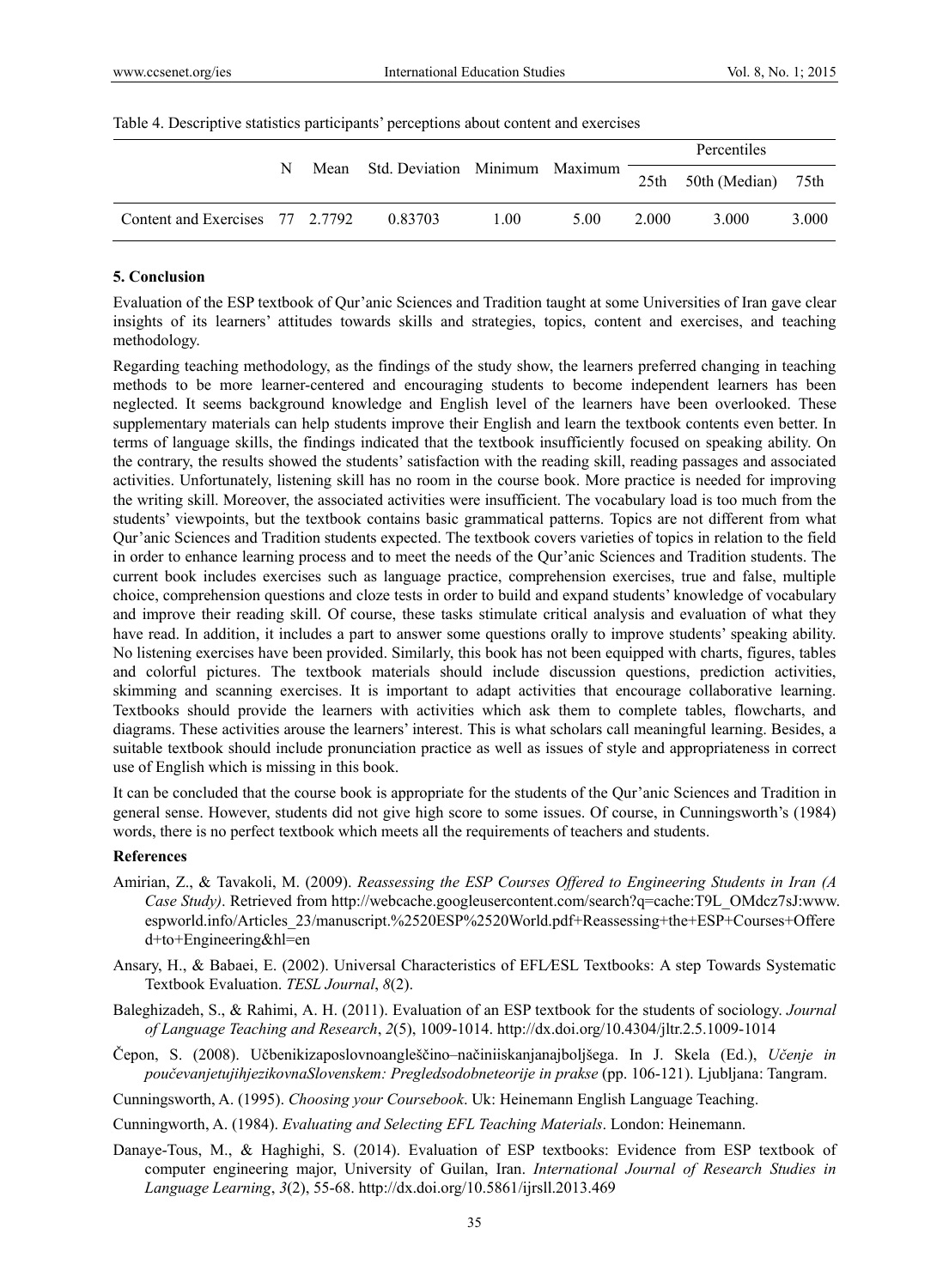- Daoud, A. M., & Celce-Murcia, M. (1979). Selecting and Evaluationg Textbooks. In M. Celce-Murcia, & L. Mc-Intosh (Eds.), *Teaching English as a Second or Foreign Language* (pp. 302-307). New York: Newbury House.
- Dudley-Evans, T., & St. John, M. (1998). *Developments in English for specific purposes: A multi-disciplinary approach*. Cambridge: CUP.
- Ellis, R. (1997). The Empirical Evaluation of Language Teaching Materials. *ELT Journal*, *51*(1), 36-42
- Eskey, D. E., & Grabe, W. (1988). Interactive Models for Second Language Reading: Perspectives on Instruction. In P. L. Carrell, J. Devine, & D. E., Eskey (Eds.), *Interactive Approaches to Second Language Reading*. Cambridge: CUP.
- Garinger, D. (2001). Textbook evaluation: Teaching English as a foreign language. *TEFL Journal*, *1*(1), 11-25.
- Gatehouse, K. (2001). Key issues in English for Specific Purposes (ESP): Curriculum development. *TESL Journal*, *VII*(10). Retrieved August, 2006, from http://www.iteslj.org/Articles/Gatehouse-ESP.html
- Harding, K. (2007). *English for Specific Purposes*. Spain: Oxford University Press.
- Hasmawati, I. (2003). *An evaluation of a technical English and communication curriculum: A case study* (M.A. thesis, University of Malaya, Kuala Lumpur).
- Hatam, A. H. (2012). The Evaluation of the Effectiveness of ESP Courses in Enhancing Technical Translation Proficiency: A Case Study of ESP Course for Mechanical Engineering Students. *English Language Teaching*, *5*(5).
- Hutchinson, T., & Waters, A. (1987). *English for specific purposes: A learning-centred approach*. Cambridge: Cambridge University Press.
- Jahangard, A. (2007). The Evaluation of the EFL Materials Taught at Iranian Public High Schools. *Asian EFL J.*, *9*, 130-150.
- Jan-Nezhad, M., & Jalali, J. (2012). *English for the Students of Qur'anic Sciences and Tradition*. Samt Publications, Tehran, Iran.
- Karimi, L., & Sadeghi, B. (2013). Agricultural Extension and Rural Development ESP Textbook Evaluation in Bu-Ali Sina University, Iran. *Journal of English Linguistics Research*, *2*(1), 113.
- Karimi, S. (2006). *ESP textbook evaluation: English for the students of computer* (Unpublished master's thesis). Allameh Tabatabaei University, Tehran, Iran.
- Kiany, G. R. (2005). *Introduction. A published paper about the First National ESP/EAP Conference in Iran held at the Foreign Languages Department of SAMT*. Retrieved September 23, 2009, from http://www.samt.ac.ir/asp/pdfm/983.pdf
- Larsen-Freeman, D. (2000). *Techniques and Principles in Language Teaching* (2nd ed.). Oxford: Oxford University Press.
- Littlejohn, A. (1998). The Analysis of Language Teaching Materials: Inside the Trojan Horse. In B. Tomlinson (Ed.), *Materials Development in Language Teaching* (pp. 190-216). Cambridge: Cambridge University Press.
- Litz, D. R. A. (2005). Textbook evaluation and ELT management: A South Korean Case Study. *Asian EFL Journals*. Retrieved from http://www.asian-efljournal.com/Litz\_thesis.pdf
- Maleki, A., & Kazemi, M. (2012). The Evaluation and Comparison of Two Most Widely Used Textbooks for Teaching English to the Iranian Students of Medicine. *The Iranian EFL Journal*, *8*(3).
- Mazdayasna, G., & Tahririan, M. H. (2008). *Developing a profile of the ESP needs of Iranian students: The case of students of nursing and midwifery*. Retrieved September, 25, 2009, from http://www.sciencedirect.com/science/journal/14751585
- McDonough, J., & Shaw, C. (2003). *Materials and methods in ELT*. Oxford: Blackwell.
- Mukundan, J. (2004)*. A composite framework for ESL textbook evaluation* (Unpublished doctoral thesis). University Putra Malaysia, Serdang, Malaysia.
- Munby, J. (1978). *Communicative syllabus design*. Cambridge: Cambridge University Press.
- Najafi-Sarem, S., Hamidi, H., & Mahmoudiyeh, R. (2013). A Critical Look at Textbook Evaluation: A Case Study of Evaluating an ESP Course-Book: English for International Tourism. *International Research*